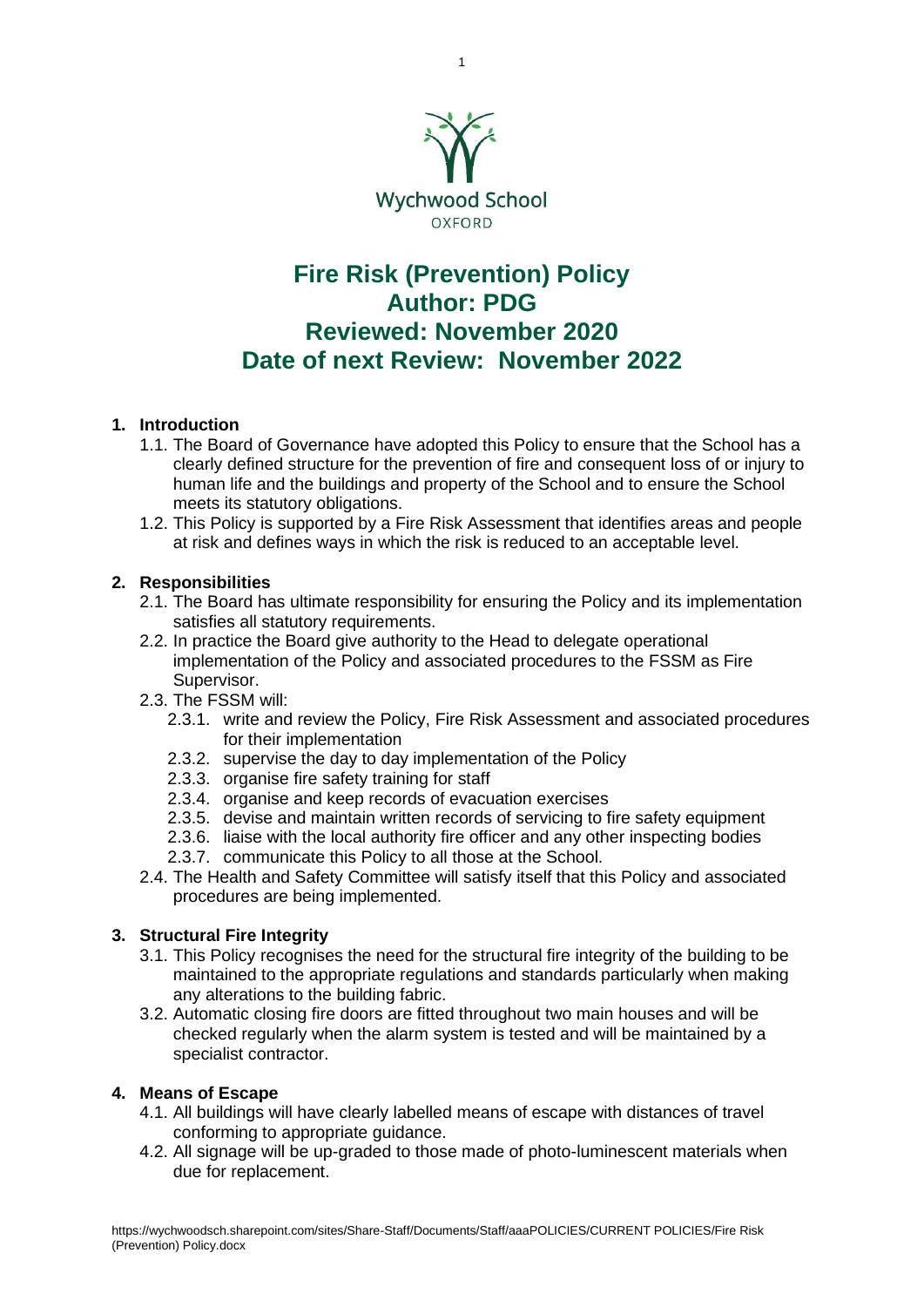4.3. Staff will be advised of the necessity and their responsibility to ensure that all means of escape are kept clear of combustible materials and allow unimpeded access at all times.

# **5. Fire Procedures**

- 5.1. Fire Action notices will be displayed conspicuously.
- 5.2. All staff, pupils and visitors are required to evacuate the buildings immediately the alarm sounds. Staff are responsible for their visitors.
- 5.3. Evacuation exercises will be held each term during the day and night to ensure staff and pupils are familiar with the evacuation procedure
- 5.4. This Policy gives the immediate evacuation of all pupils, staff and visitors as the first priority and fighting the fire, if safe and necessary, as the second priority
- 5.5. Lists will be maintained of all pupils and staff staying overnight and at weekends during term-time and holiday periods to ensure all persons are accounted for in any evacuation.
- 5.6. Resident staff will be responsible for ensuring their visitors are aware of this Policy and associated fire procedures.
- 5.7. Fire Procedures will be published in the Staff, Boarders and Gap Assistant Handbooks.

# **6. Fire Detection and Warning**

- 6.1. An automatic fire detection and warning system is installed in all main buildings. The system is linked, with the Hall, Art and Stable blocks being connected through to the panel in the Centenary Building which, in turn, is connected through to the main panel in the Reception of 74 Banbury Road.
- 6.2. The system will be the subject of an annual maintenance contract with a specialist contractor. Faults and tests will be recorded.
- 6.3. The call point and bell system will be checked regularly throughout the year, by Facilities Staff, and the results will be recorded.
- 6.4. Nominated staff cover core buildings on a rota basis. These staff are trained in the use of the fire panel and are in possession of all the information they need to discharge their duties, including having access to the boarding door codes.

### **7. Emergency Lighting**

- 7.1. Emergency lighting is installed in all main buildings.
- 7.2. The lights will be checked regularly throughout the year and will be the subject of regular long discharge tests by a competent external contractor.

### **8. Fire fighting equipment**

- 8.1. The number, type and size of fire extinguishers and blankets have been previously advised by specialist contractors and agreed with the Fire Officer.
- 8.2. The equipment will be the subject of an annual maintenance contract with a specialist contractor whose advice will be sought regarding any changes necessary to the provision.

### **9. Reduction in risk of fire**

- 9.1. To reduce the risk of fire:
	- 9.1.1. All gas fired equipment will be checked annually for safety by Corgi qualified engineers and any defects made good
	- 9.1.2. The Fixed Electrical Installation will be periodically inspected and any defects made good
	- 9.1.3. The No Smoking Policy of the School will be enforced
	- 9.1.4. Pupils will not be allowed to use naked flames except when directly supervised by staff